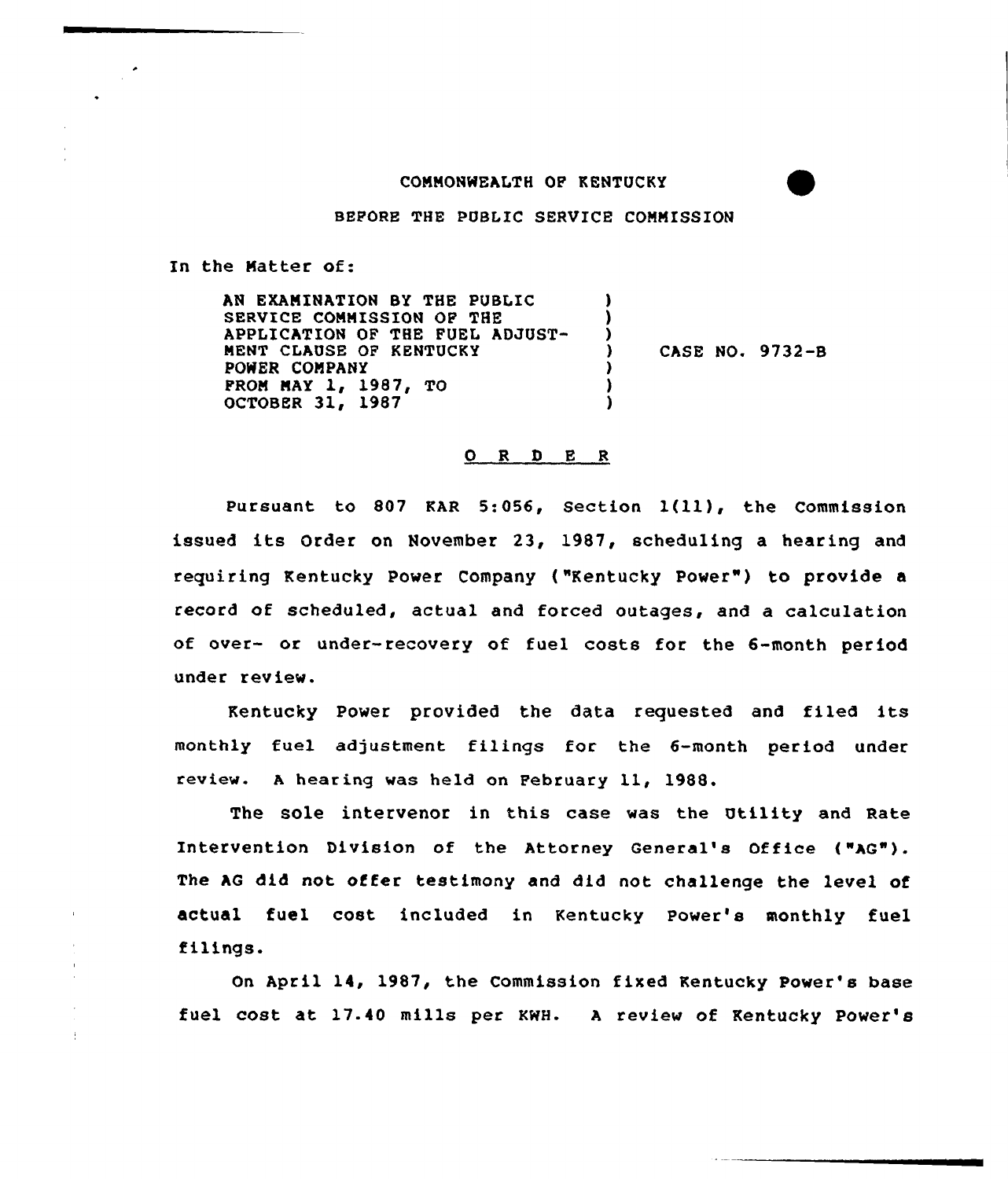compu'tations shows that fuel cost incurred for the 6-month period under review ranged from a low of 14.27 mills in September 1987 to a high of 17.97 mills in Nay 1987, with a 6-month average of 15.47 mills. The record in this case, the coal market conditions during this period and the data filed in support of the fuel adjustment clause rates indicate that the actual fuel costs included in the monthly fuel adjustment clause filing were reasonable.

Commencing in December 1984 and continuing throughout the period under review, Kentucky Power included in its fuel adjustment clause the fuel cost associated with its purchase of Rockport unit power. Since the Commission had previously denied Kentucky Power's request to charge its customers for the purchase of Rockport unit power,  $\frac{1}{k}$  Kentucky Power's charges for Rockport fuel appeared to be in violation of a Commission Order. Due to the complexity of the factual and legal issues presented and their dissimilarity to those normally reviewed in the semi-annual fuel clause proceedings, the Commission initiated Case No. 9325, "An Investigation of the Purchased Power Costs of Kentucky Power Company." That proceeding was concluded by an Order dated October 31, 1985, wherein Kentucky Power was ordered to cease charging its customers for Rockport fuel in excess of the cost of fuel for AEP pool power and to refund such excess collections since December 1984. Kentucky Power filed an appeal of the

 $\mathbf{1}$ Order dated December 4, 1984, in Case No. 9061, "General Adjustment in Electric Rates of Kentucky Power Company."